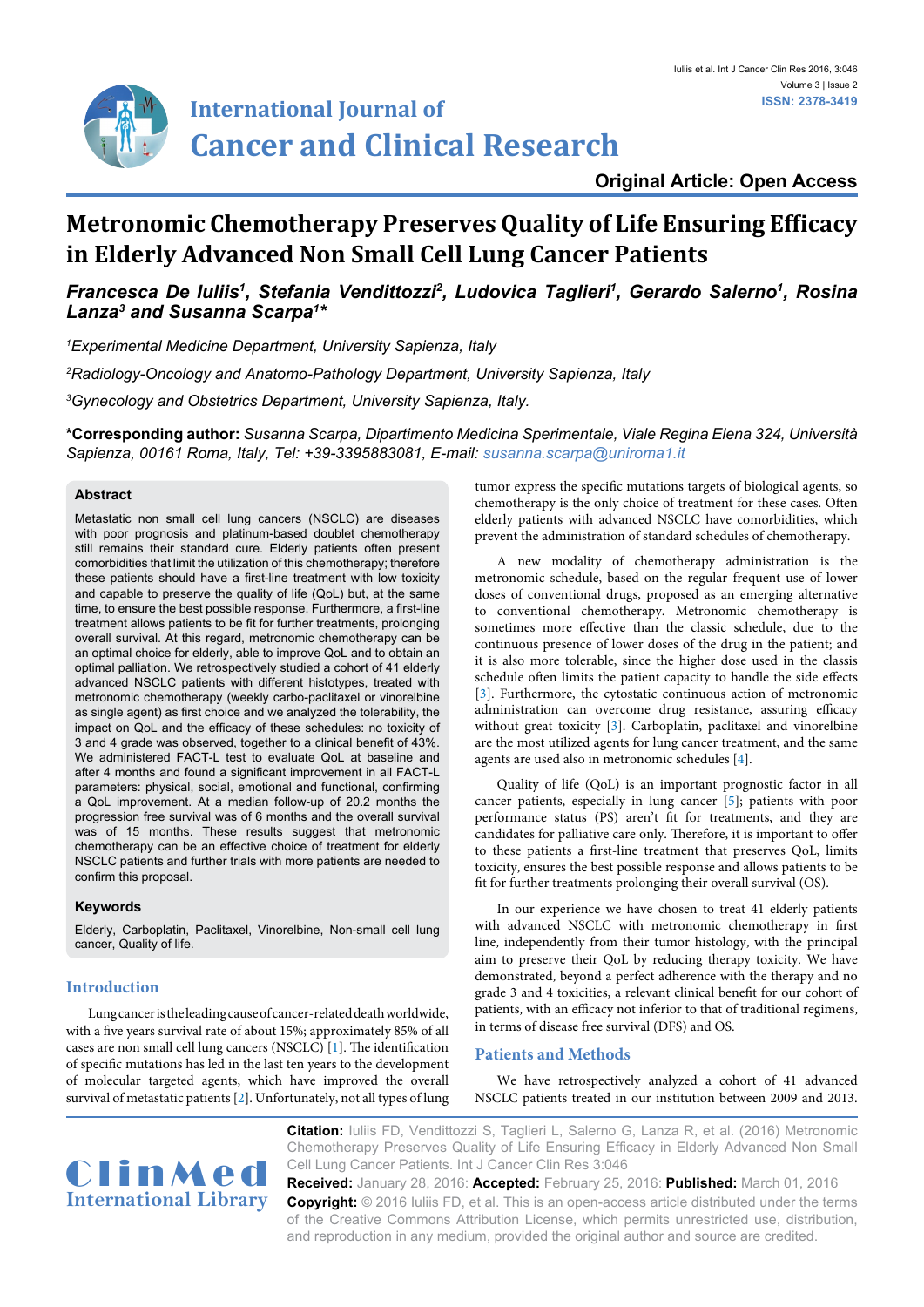| <b>NSCLC</b>    | Histotype  | --- J -- <i>J /</i> ,<br>Genre | <b>KPS</b> | <b>Thoracic Stage</b> | <b>MetastaticSite</b>                | <b>SRS</b> | <b>WBR</b> | <b>Palliative RT</b> |
|-----------------|------------|--------------------------------|------------|-----------------------|--------------------------------------|------------|------------|----------------------|
| <b>Patients</b> |            |                                |            |                       |                                      |            |            |                      |
| 1               | <b>ADC</b> | Male                           | 80         | <b>IIA</b>            | Liver, lymphnode                     |            |            |                      |
| 2               | SCC        | Female                         | 70         | <b>IIB</b>            | Liver, lymphnode                     |            |            |                      |
| 3               | SCC        | Male                           | 70         | <b>IIIB</b>           | Liver                                |            |            |                      |
| 4               | LCC        | Male                           | 70         | <b>IIIB</b>           | Bone, liver, lymphnode               |            |            | Bone                 |
| 5               | <b>ADC</b> | Female                         | 80         | <b>IIIA</b>           | <b>Brain</b>                         | $\ddot{}$  |            | <b>Brain</b>         |
| 6               | <b>ADC</b> | Male                           | 70         | <b>IIIA</b>           | Lymphnode, liver, controlateral lung |            |            |                      |
| 7               | <b>ADC</b> | Male                           | 70         | <b>IIIB</b>           | Liver                                |            |            |                      |
| 8               | ADC        | Male                           | 70         | <b>IIIB</b>           | Liver, lymphnode                     |            |            |                      |
| 9               | <b>ADC</b> | Male                           | 70         | <b>IIIB</b>           | Bone, liver                          |            |            |                      |
| 10              | ADC        | Male                           | 80         | <b>IIIA</b>           | Bone, liver                          |            |            |                      |
| 11              | SCC        | Male                           | 70         | <b>IIIB</b>           | <b>Brain</b>                         | $\ddot{}$  |            | <b>Brain</b>         |
| 12              | SCC        | Male                           | 70         | <b>IIIB</b>           | Bone, lymphnode                      |            |            |                      |
| 13              | SCC        | Male                           | 70         | <b>IIIB</b>           | Controlateral lung, liver            |            |            |                      |
| 14              | <b>ADC</b> | Male                           | 80         | <b>IIIB</b>           | Bone, liver                          |            |            |                      |
| 15              | LCC        | Female                         | 70         | <b>IIIB</b>           | Liver, bone,                         |            |            |                      |
|                 |            |                                |            |                       | lymphnode                            |            |            |                      |
| 16              | SCC        | Male                           | 80         | <b>IIIB</b>           | Cutis, liver                         |            |            |                      |
| 17              | SCC        | Female                         | 70         | <b>IIIB</b>           | Bone                                 |            |            |                      |
| 18              | SCC        | Male                           | 70         | <b>IIIA</b>           | Liver                                |            |            |                      |
| 19              | ADC        | Female                         | 70         | <b>IIIB</b>           | Controlateral lung, liver            |            |            |                      |
| 20              | <b>ADC</b> | Male                           | 70         | <b>IIB</b>            | Liver, bone                          |            |            |                      |
| 21              | SCC        | Male                           | 70         | IB                    | <b>Brain</b>                         |            | $\ddot{}$  | <b>Brain</b>         |
| 22              | SCC        | Female                         | 70         | <b>IIIB</b>           | Controlateral lung, bone             |            |            |                      |
| 23              | SCC        | Male                           | 70         | <b>IIB</b>            | Liver, lymphnode                     |            |            |                      |
| 24              | <b>ADC</b> | Male                           | 70         | <b>IIIB</b>           | Liver, bone                          |            |            |                      |
| 25              | SCC        | Male                           | 80         | <b>IIIA</b>           | Liver                                |            |            |                      |
| 26              | SCC        | Male                           | 70         | <b>IIIA</b>           | Bone, liver                          |            |            |                      |
| 27              | SCC        | Male                           | 60         | <b>IIIB</b>           | <b>Brain</b>                         |            | $\ddot{}$  | <b>Brain</b>         |
| 28              | SCC        | Male                           | 60         | <b>IIA</b>            | <b>Brain</b>                         |            | $+$        | <b>Brain</b>         |
| 29              | <b>ADC</b> | Female                         | 70         | <b>IIIB</b>           | Bone, liver                          |            |            |                      |
| 30              | <b>ADC</b> | Male                           | 60         | <b>IIA</b>            | Liver                                |            |            |                      |
| 31              | <b>ADC</b> | Male                           | 60         | <b>IIB</b>            | Bone, liver                          |            |            | <b>Bone</b>          |
| 32              | SCC        | Male                           | 60         | <b>IIIB</b>           | Bone, liver                          |            |            | Bone                 |
| 33              | LCC        | Female                         | 70         | <b>IIA</b>            | Bone, liver                          |            |            | Bone                 |
| 34              | SCC        | Male                           | 70         | IIA                   | Liver                                |            |            |                      |
| 35              | SCC        | Male                           | 60         | <b>IIIA</b>           | Liver, bone                          |            |            |                      |
| 36              | SCC        | Female                         | 60         | <b>IIIA</b>           | <b>Brain</b>                         |            | $\ddot{}$  | <b>Brain</b>         |
| 37              | SCC        | Female                         | 60         | <b>IIA</b>            | Bone                                 |            |            | Bone                 |
| 38              | SCC        | Female                         | 70         | <b>IIIB</b>           | Bone                                 |            |            |                      |
| 39              | <b>ADC</b> | Male                           | 60         | <b>IIIB</b>           | <b>Bone</b>                          |            |            | Bone                 |
| 40              | SCC        | Male                           | 70         | <b>IIIB</b>           | <b>Bone</b>                          |            |            | Bone                 |
| 41              | SCC        | Male                           | 60         | <b>IIA</b>            | <b>Bone</b>                          |            |            | Bone                 |
|                 |            |                                |            |                       |                                      |            |            |                      |

<span id="page-1-0"></span>**Table 1:** Description of metastatic NSCLC patients. ADC (adenocarcinoma); SCC (squamous cell carcinoma); LCC (large cell carcinoma); KPS (Karnofsky performance status); SRS (stereotactic radiosurgery); WBR (whole brain radiotherapy); RT (radiotherapy).

All 41 patients had inoperable NSCLC (clinical stage assigned on the basis of the Seventh Edition of the TNM Classification for Lung Cancer) and median age 75 years (range 70-83), 30 males and 11 females. Eligibility criteria were the following: histologically measurable NSCLC with at least one measurable lesion according to Response Evaluation Criteria In Solid Tumors (RECIST) criteria, minimal life expectancy of 16 weeks, serum creatinine within normal limits (creatinine clearance > 30 ml/min by the Cockroft and Gault formula), hemoglobin ≥10 g/L, white blood cell conts  $\geq 3.5 \times 10^9$ /L, absolute neutrophil count (ANC)  $\geq 1.5 \times 10^9$ /L, platelets  $\geq 150$  $\times$  10<sup>9</sup>/L, total serum bilirubin  $\leq$  1.5 $\times$  upper normal limit (UNL), transaminases  $\leq 2.0 \times$  upper normal limit (UNL) unless attributed to liver metastases. All patients carried out a total body computed tomography (CT) scan at baseline and every three cycles to assess tumor response. Tumor response and disease progression were assessed according to RECIST criteria. 25 patients were treated with weekly carboplatin AUC2 in association to paclitaxel (80 mg/mq weekly) d 1, 8,15 q28 for 3-4 courses and 16 patients with vinorelbine 50 mg total dose d 1-3-5 q7 until diseae progression or unacceptable toxicity. Only 5 adenocarcinoma patients had [epidermal growth](https://en.wikipedia.org/wiki/Epidermal_growth_factor_receptor)  [factor receptor](https://en.wikipedia.org/wiki/Epidermal_growth_factor_receptor) (EGFR) [tyrosine kinase inhibitors](https://en.wikipedia.org/wiki/Tyrosine_kinase_inhibitors) (TKi) administered before metronomic chemotherapy.

Toxicity and QoL were evaluated as primary endpoints: the first was graded according to the National Cancer Institute (NCI) - Common Toxicity Criteria for AE (version 3.0); the second was evaluated by administering version 2 Functional Assessment of Cancer Therapy - Lung (FACT-L) test to our patients [[6](#page-3-5)-[8\]](#page-3-6). FACT-L test is a 44-item questionnaire that measures multidimensional quality of life; all questions are rated on five-points ranging from 0 (negative) to 4 (highly positive). Descriptive statistics was used to determine the overall QoL for patients at baseline and at 4 months. Matched t tests were conducted to discern whether the quality-of-life indicator ( $p < 0.05$  was considered significant) differed from baseline to 4 months. Statistical analysis was performed using Graph Pad Prism 5.0 (GraphPad Software Inc., San Diego, CA, USA). Overall response rate (ORR), clinical benefit (CB), progression free survival (PFS) and overall survival (OS) were evaluated as secondary endpoints. The ORR was reported with its 95% confidence interval. OS and PFS were calculated by the Kaplan-Meier product-limit method. Statistical evaluation was performed by means of the statistical software CRAN 2.4.0.

## **Results**

The clinical characteristics of all 41 patients were collected and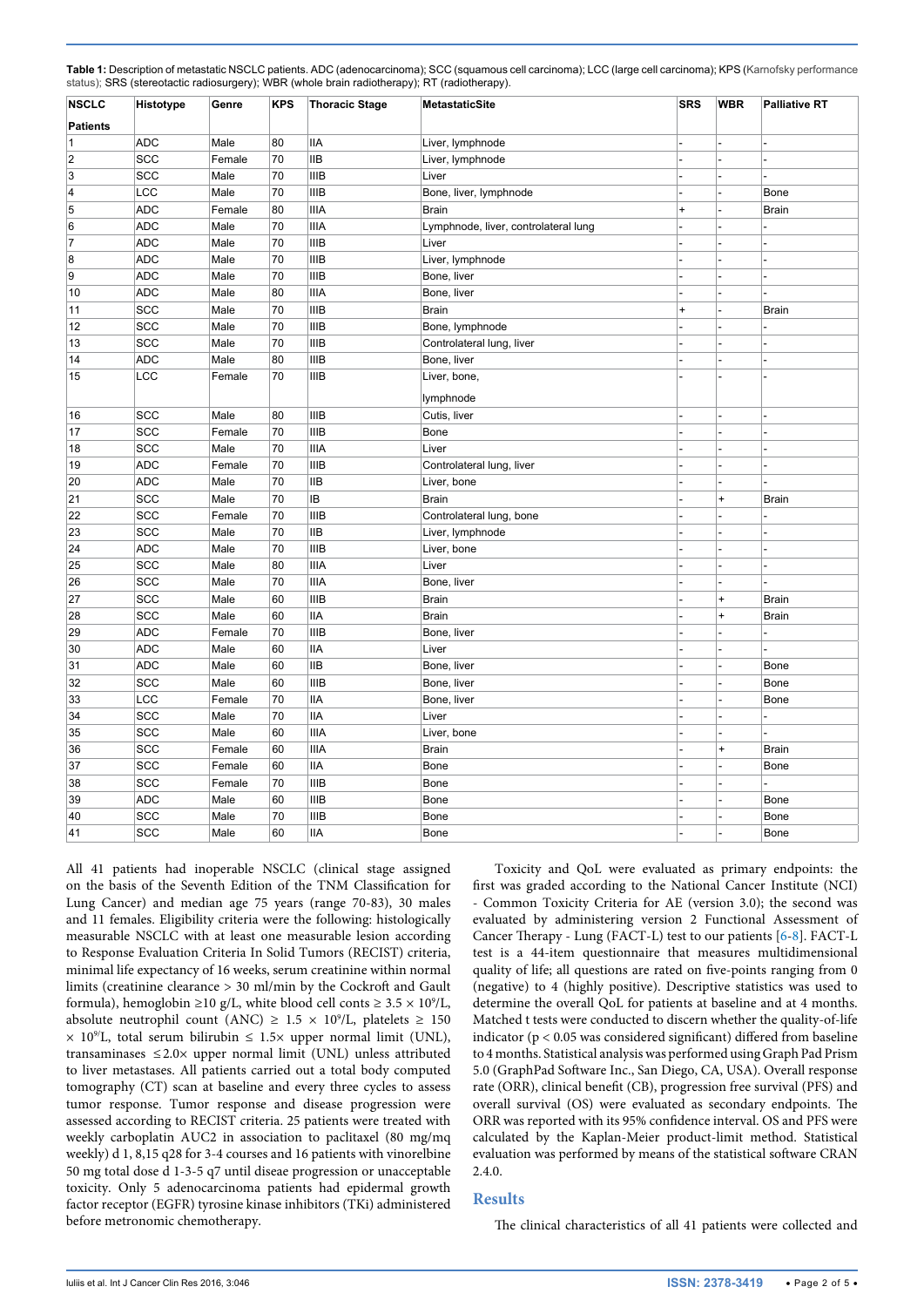| <b>Toxicity grade</b>  | G1          | G <sub>2</sub> | G <sub>3</sub> | G4 |
|------------------------|-------------|----------------|----------------|----|
| Neutropenia            | 10 (24.39%) | 5              | ٠              | ۰  |
|                        |             | (13.19%)       |                |    |
| Anemia                 | 20          | 10             | ۰              | ۰  |
|                        | (48.78%)    | (24.39%)       |                |    |
| Trombocitopenia        | -           | ٠              | ٠              | ۰  |
| Mucositis              | ٠           | -              | ۰              | ۰  |
| Pheripheral Neuropathy | 30 (73.17%) | 5              | ٠              | ۰  |
|                        |             | (12.19%)       |                |    |
| Asthenia               | 15          | 10             |                |    |
|                        | (36.58%)    | (24.39%)       |                |    |
| Nausea/vomiting        |             | ٠              | ۰              | ۰  |
| Alopecia               | 39 (95.12%) | ٠              | ۰              | ۰  |

<span id="page-2-0"></span>**Table 2:** Description of patient toxicity.

<span id="page-2-1"></span>**Table 3:** Data of quality of life by FACT-L test. SD: standard deviation.

| <b>Quality of life: FACT L</b> |                 |      |          |      |         |
|--------------------------------|-----------------|------|----------|------|---------|
| Variable                       | <b>Baseline</b> |      | 4 months |      | p-Value |
|                                | Mean            | SD   | Mean     | SD   |         |
| Physical Well-Being (PWB)      | 11.95           | 1.40 | 15.60    | 1.60 | 0.0002  |
| Social/family Well-Being (SWB) | 14.20           | 1.30 | 16.60    | 1.10 | 0.001   |
| Emotional Well-Being (EWB)     | 14.00           | 1.34 | 16.20    | 1.40 | 0.002   |
| Functional Well-Being (FWB)    | 12.70           | 1.20 | 14.10    | 1.50 | 0.001   |

<span id="page-2-2"></span>**Table 4:** Clinical benefit (CB) of the patients  $(CR + PR + SD \ge 6$  months).  $CR$ : complete response; PR: partial response; SD: stable disease.

|           | $N = 41$                           | $\%$           |
|-----------|------------------------------------|----------------|
| <b>CR</b> | 1 (1 lasting more than 6 months)   | $2.5\%$ (2.5%) |
| <b>PR</b> | 25 (11 lasting more than 6 months) | 61% (26.8%)    |
| SD        | 15 (6 lasting more than 6 months)  | 37% (14.7%)    |
| CВ        | 18                                 | 44%            |

listed ([Table 1\)](#page-1-0): 23 squamous cell carcinoma, 3 large cell carcinoma and 15 adenocarcinoma. No treatment-related death occurred. None of the patients required G-CSF (granulocyte-colony stimulating factors) for neutropenia or erythropoietin for anemia. Treatment was well tolerated, without any delay or dose reduction.

Toxicity was evaluated and resulted minimal in all patients and no adverse events of grade (G) 3 and 4 were observed, only G1 and G2 toxicity was detected ([Table 2](#page-2-0)). The following adverse events, classified as G1, occurred: neutropenia in 10 patients (24.39%), anemia in 20 patients (48.78%), neuropathy in 30 patients (73.17%), asthenia in 15 patients (36.58%) and alopecia in 39 patients (95.12%). The G2 adverse events were: neutropenia in 5 patients (13.19%), anemia in 10 patients (24.39%), asthenia in 10 patients (24.39%) and neuropathy in 5 patients (12.19%). No patients suffered for thrombocytopenia, mucositis, nausea or vomiting neither for febrile neutropenia. The quality of life of all patients was analyzed by FACT-L test at baseline and at 4 months [\(Table 3](#page-2-1)) and a significant modification was found in all parameters: physical well-being  $(p = 0.0002)$ , social/family wellbeing ( $p = 0.001$ ), emotional well-being ( $p = 0.002$ ) and functional well-being ( $p = 0.001$ ), demonstrating a significant improvement in QoL from baseline to 4 months.

The average length of the treatment was 3 months, while the median response lenght was 6 months (95% CI, 5.2-7.8). One patient treated with carbo-paclitaxel achieved complete response (2.5%), and 25 patients (12 treated with carbo-paclitaxel and 13 with vinorelbine) achieved partial responses (61%), 15 patients (37%) had stable disease. Only the patients who did not progress beyond six months have been considered for the clinical benefit, and resulted that 18 patients (44%) received a clinical benefit [\(Table 4](#page-2-2)). Overall response rate was 63.5% (95% CI, 58.1-72), and it was achieved in 26 patients including 1 complete response (2.5%) and 25 partial responses (61%), while 15 patients (37%) had stable disease and no patients had progression of the disease. Clinical benefit, observed in 18 patients, was 44% (95% CI, 36.2-51.5) [\(Table 4\)](#page-2-2).

Thirtyfive patients died for tumor progression (85.4%), five

(12.2%) died due to causes not connected with tumors, while one patient is still alive. At a median follow-up of 20.2 months (range 12.3-32.2) the overall survival (OS) was 15 months (95% CI, 14-17) and the progression free survival (PFS) was 6 months (95% CI, 5-9) ([Figure 1\)](#page-3-7).

#### **Discussion**

We have retrospectively selected a heterogeneous cohort of elderly patients with oligometastatic and multimetastatic NSCLC characterized by a performance status of 1/2, and demonstrated that metronomic schedule was more tolerable in these patients preserving their quality of life. At the same time, metronomic therapy was not inferior in terms of efficacy (evaluating DFS and OS) to the classic schedules.

Often elderly NSCLC patients are unfit for chemotherapy and a consensus on the best option for them doesn't exist. Weekly carbopaclitaxel is a valid option for this kind of patients [\[9](#page-4-0),[10](#page-4-1)], while metronomic vinorelbine as single agent is an optimal choice of treatment for patients unsuitable for platinum in first line [[11](#page-4-2)]. The majority of metronomic schedules in lung cancer are performed with platinum agents in association with taxanes. A recent study of 167 patients (median age 65 years) compared the standard tri-weekly to the weekly schedule of carboplatin and paclitaxel in advanced NSCLC patients: toxicity was significantly decreased in the metronomic (weekly) arm, and for the first time this kind of administration has shown a better response than the tri-weekly standard schedule [[12](#page-4-3)]. The Four Arms Comparative Study analyzed four standard platinum based regimens (with irinotecan, paclitaxel, gemcitabine or vinorelbine) to define the most effective schedule in first line, and the results demonstrated a similar efficacy among all these schedules [[13\]](#page-4-4). In another study, AUC6 carboplatin was administered every 21 days with weekly paclitaxel (at the dose of 90 mg/mq) in a cohort of elderly patients, showing an higher efficacy respect the arm treated with monotherapy, but with an elevated incidence of febrile neutropenia [[14](#page-4-5)].

We think that carbo-paclitaxel in a weekly administration can be a feasible and effective option for elderly, also in the presence of aggressive metastatic disease, all studies in fact conclude that the weekly regimen gives an advantage in toxicity, but not all of these studies demonstrate a comparable advantage in survival respect to the three weeks schedule [\[15](#page-4-6)]. We have chosen the minimal effective dose, based on metronomic theory, in order to minimize toxicity and to preserve the quality of life. The treatment with vinorelbine showed an efficacy comparable to carbo-paclitaxel in our cohort of patients. The maintenace of a costant lower dose of chemoterapeutics with a weekly schedule may be important in determining disease reduction and inducing less side effects. We found that no patient had G3 or G4 toxicity, with an optimal adherence to the treatment and no interruptions of the schedule; all the parameters of FACT-L test demonstrated a gain from baseline in terms of physical, social, emotional and functional well being.

The two prognostic factors that mainly influence long-term survival are the objective response after chemotherapy and the performance status [\[16\]](#page-4-7). In our cohort, although all patients had a performance status of 1/2, the overall response rate was 63.5% and the quality of life improved respect to baseline due to chemotherapy. The reason of the optimal efficacy of this weekly schedule is based on metronomic theory, whereby tumor response (or stable disease) is obtained when low dose of chemotherapy is administered with no intervals or in a short range of intervals [[17](#page-4-8)]. The efficacy of metronomic therapy has been previously demonstrated by our group and by other authors in other settings of patients and in other kind of cancers, especially for elderly people [\[18,](#page-4-9)[19](#page-4-10)]. Metronomic chemotherapy didn't cause G3-4 neutropenia in our cohort of patients, contributing to preserve the quality of life, yet neutropenia chemotherapy-related is a prognostic factor for survival in patients with advanced NSCLC [[1](#page-3-3)].

From our experience, we can suggest that first line metronomic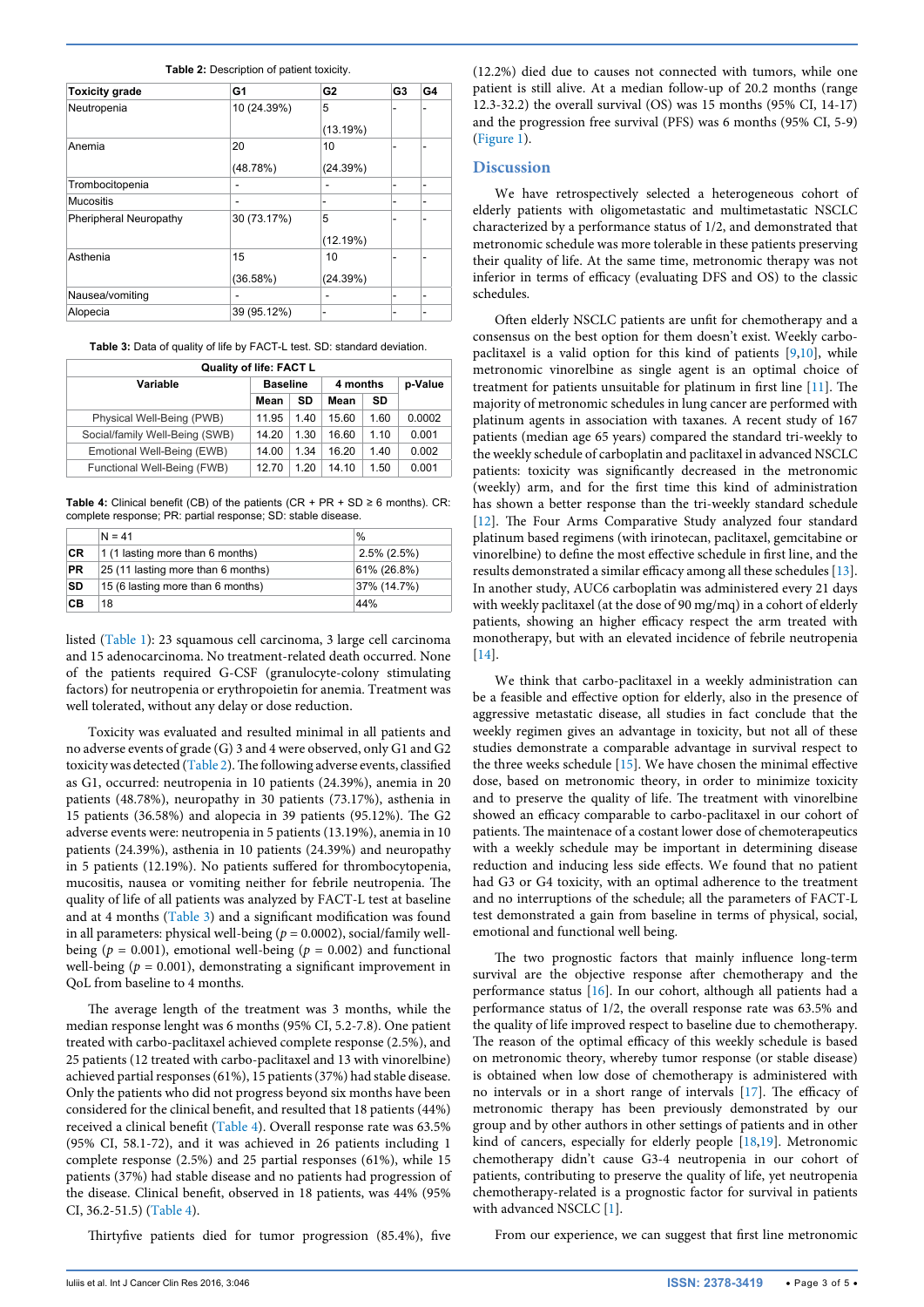<span id="page-3-7"></span>

chemotherapy is an effective and less toxic alternative for every elderly NSCLC patient, preserving the quality of life, as demonstrated by the score of FACT-L test. These schedules, constituted by weekly carbo-paclitaxel and vinorelbine as single agent, are characterized by the lack of toxicity with no G3 and G4 side effects. The benefit has been demonstrated, although only in 41 patients with lung cancer, either for squamous cell cancer than for adenocarcinoma. Due to the small cohort of our patients and to the retrospective nature of our study, it should be necessary to perform greater prospective studies in which metronomic carbo-paclitaxel and vinorelbine as single agent at the used dosages are compared to the standard three weeks schedule, in order to find out whether our data can be confirmed.

#### **Conclusions**

First line metronomic chemotherapy is an effective and less toxic alternative for every elderly non small cell lung cancer patient, since this therapy preserves the quality of life and gives the same benefits as the classic schedule. Furthermore, metronomic chemotherapy is characterized by a significant decrease of toxicity and less side effects as compared to classic therapy.

## **Abbreviation Field**

NSCLC: non small cell lung cancers; QoL: quality of life; PS: performance status; OS: overall survival; DFS: disease free survival; RECIST: response evaluation criteria in solid tumors; AUC: area under curve; ANC: absolute neutrophil count; UNL: upper normal limit; CT: computed tomography; EGFR: [epidermal growth factor](https://en.wikipedia.org/wiki/Epidermal_growth_factor_receptor)  [receptor;](https://en.wikipedia.org/wiki/Epidermal_growth_factor_receptor) TKi: [tyrosine kinase inhibitors](https://en.wikipedia.org/wiki/Tyrosine_kinase_inhibitors); NCI: National Cancer Institute; FACT-L: functional assessment of cancer therapy – lung; ORR: overall response rate; CB: clinical benefit; PFS: progression free

survival; G-CSF: granulocyte-colony stimulating factors; G: grade; CI: confidence interval.

## **Ethical Statement**

All authors declare that they have no competing interests. All patients signed an informed consent.

#### **References**

- <span id="page-3-3"></span>1. [De Marinis F, Bria E, Baas P, Tiseo M, Camerini A, et al. \(2015\) Treatment of](http://www.ncbi.nlm.nih.gov/pubmed/25989953)  [Unfit Patients With Advanced Non-Small-Cell Lung Cancer: Definition Criteria](http://www.ncbi.nlm.nih.gov/pubmed/25989953)  [According an Expert Panel. Clin Lung Cancer 16: 399-405.](http://www.ncbi.nlm.nih.gov/pubmed/25989953)
- <span id="page-3-4"></span>2. [Oxnard GR, Binder A, Jänne PA \(2013\) New targetable oncogenes in non](http://www.ncbi.nlm.nih.gov/pubmed/23401445)[small-cell lung cancer. J Clin Oncol 31: 1097-1104.](http://www.ncbi.nlm.nih.gov/pubmed/23401445)
- <span id="page-3-0"></span>3. [Kerbel RS, Kamen BA \(2004\) The anti-angiogenic basis of metronomic](http://www.ncbi.nlm.nih.gov/pubmed/15170445)  [chemotherapy. Nat Rev Cancer 4: 423-436.](http://www.ncbi.nlm.nih.gov/pubmed/15170445)
- <span id="page-3-1"></span>4. [Briasoulis E, Aravantinos G, Kouvatseas G, Pappas P, Biziota E, et al.](http://www.ncbi.nlm.nih.gov/pubmed/23718900)  [\(2013\) Dose selection trial of metronomic oral vinorelbine monotherapy in](http://www.ncbi.nlm.nih.gov/pubmed/23718900)  [patients with metastatic cancer: a hellenic cooperative oncology group clinical](http://www.ncbi.nlm.nih.gov/pubmed/23718900)  [translational study. BMC Cancer 13: 263.](http://www.ncbi.nlm.nih.gov/pubmed/23718900)
- <span id="page-3-2"></span>5. [Maione P, Perrone F, gallo C, Manzione L, Piantedosi F, et al. \(2005\)](http://www.ncbi.nlm.nih.gov/pubmed/16192578)  Pretreatment quality of life and functional status assessment significantly [predict survival of elderly patients with advanced non-small-cell lung cancer](http://www.ncbi.nlm.nih.gov/pubmed/16192578)  [receiving chemotherapy: a prognostic analysis of the multi-center Italian lung](http://www.ncbi.nlm.nih.gov/pubmed/16192578)  [cancer in the elderly study. J Clin Oncol 23: 6865-6872.](http://www.ncbi.nlm.nih.gov/pubmed/16192578)
- <span id="page-3-5"></span>6. [Cella DF, Bonomi AE, Lloyd SR, Tulsky DS, Kaplan E, et al. \(1995\) Reliability](http://www.ncbi.nlm.nih.gov/pubmed/7655830)  [and validity of the Functional Assessment of Cancer Therapy-Lung \(FACT-L\)](http://www.ncbi.nlm.nih.gov/pubmed/7655830)  [quality of life instrument. Lung Cancer 12: 199-220.](http://www.ncbi.nlm.nih.gov/pubmed/7655830)
- 7. [Browning KK, Ferketich AK, Otterson GA, Reynolds NR, Wewers ME \(2009\)](http://www.ncbi.nlm.nih.gov/pubmed/19181418)  [A psychometric analysis of quality of life tools in lung cancer patients who](http://www.ncbi.nlm.nih.gov/pubmed/19181418)  [smoke. Lung Cancer 66: 134-139.](http://www.ncbi.nlm.nih.gov/pubmed/19181418)
- <span id="page-3-6"></span>8. [Juliana F, Jardim JR, Fernandes AL, Jamnik S, Santoro IL \(2010\) Reliability](http://www.ncbi.nlm.nih.gov/pubmed/21340211)  [of the Brazilian version of the Functional Assessment of Cancer Therapy-](http://www.ncbi.nlm.nih.gov/pubmed/21340211)[Lung \(FACT-L\) and the FACT-Lung Symptom Index \(FLSI\). Clinics \(Sao](http://www.ncbi.nlm.nih.gov/pubmed/21340211)  [Paulo\) 65: 1247-1251.](http://www.ncbi.nlm.nih.gov/pubmed/21340211)